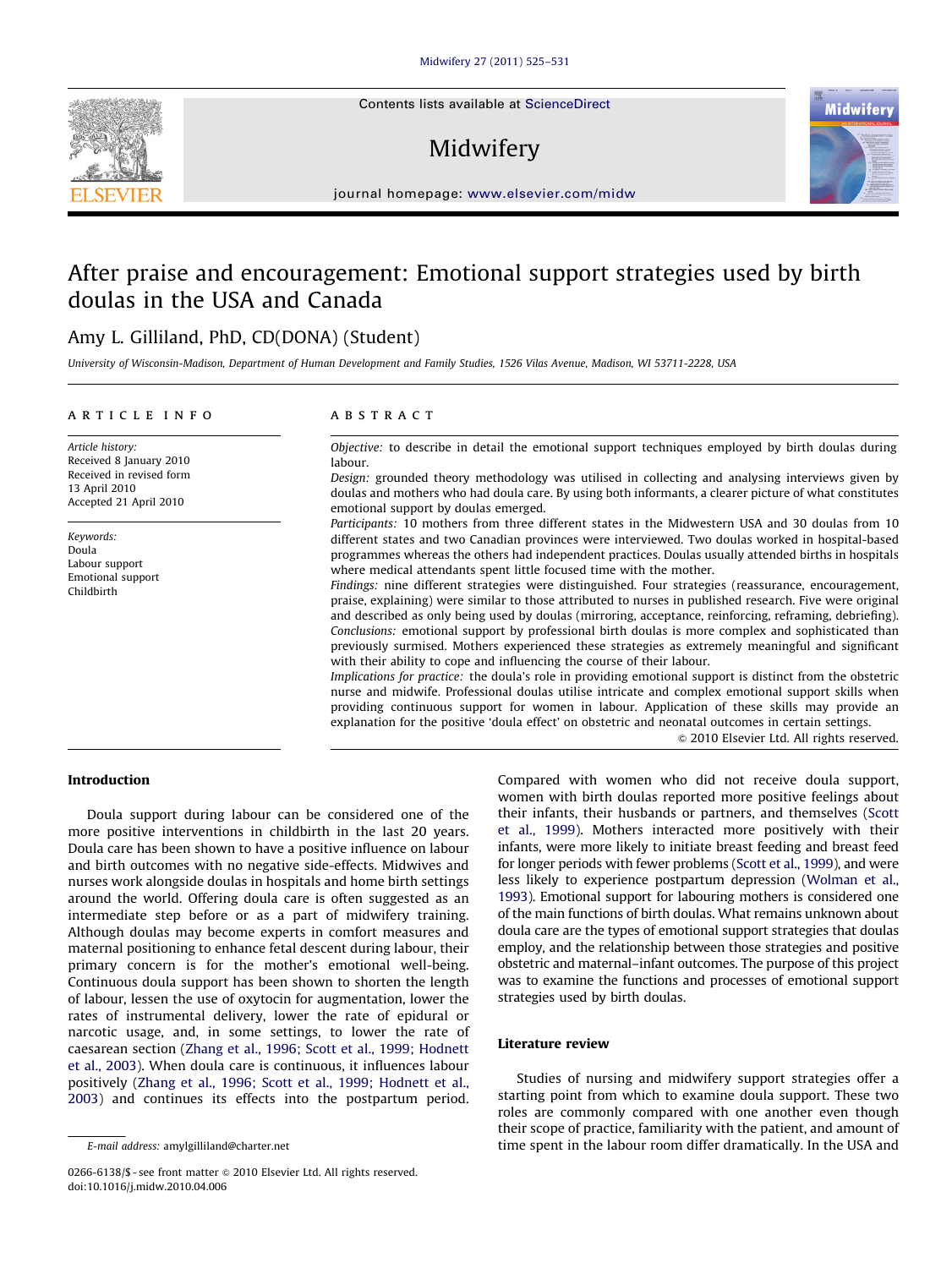Canada, nurses are usually strangers to the mother when she arrives at the hospital. Shift changes occur every eight to 12 hours, and several nurses may care for a mother with a long labour. Studies have investigated labour support utilising several different methods, but each includes emotional support as an important component ([Bryanton et al., 1994; Bowers, 2001; Sauls,](#page-6-0) [2006\)](#page-6-0). It is clear that nurses are an important source of emotional support for women but they frequently do not offer the amount that women need ([McNiven et al., 1992; Gagnon and Waghorn,](#page-6-0) [1996; Corbett and Callister, 2000; Gale et al., 2001; Tumblin and](#page-6-0) [Simkin, 2001\)](#page-6-0). In three studies examining the time that nurses spent in supportive care activities, emotional support was grouped into four areas: encouraging verbalisation of fears, concerns or needs; reassurance, encouragement and praise; being with a woman, keeping company; and social conversation with a woman [\(McNiven et al., 1992; Gagnon and Waghorn, 1996; Gale](#page-6-0) [et al., 2001\)](#page-6-0). Postpartum mothers view nursing and midwifery behaviours as caring, such as 'giving treatments and medications on time', even though they have little to do with emotional support [\(Manogin et al., 2000](#page-6-0)).

Midwives have the opportunity to care for women in ways that women find more satisfying [\(Waldenstrom et al., 2000; Nicholls](#page-6-0) [and Webb, 2006\)](#page-6-0). However, midwives attend less than 8% of all births in North America [\(Martin et al., 2009](#page-6-0)). Although the number of doula-attended labours is unknown, in the last 20 years, they have been providing one-on-one emotionally supportive care to women in labour. When the doula has her own independent practice, she and the mother have usually established a relationship prior to labour. Sometimes, the doula is also unfamiliar when she works for a hospital-based programme or is unexpectedly taking the place of the family's doula. Even in this situation, she is introduced as someone whose presence is solely for this mother's comfort and care. Due to the intimate nature of the doula's relationship with the mother and her family, her emotional support role and behaviours are different from those of the nurse [\(Manogin et al., 2000; Sleutel, 2000; Bianchi and](#page-6-0) [Adams, 2004; Rosen, 2004\)](#page-6-0). Her presence is also constant, whereas most midwives and nurses in the USA and Canada must rotate between two or more labouring mothers ([Declercq](#page-6-0) [et al., 2001](#page-6-0)).

### Methods

The primary query of this grounded theory study was to answer the general question, 'What is effective labour support by doulas?' Relationships and social processes are especially suited to analysis utilising a grounded theory approach [\(Creswell, 1998;](#page-6-0) [Strauss and Corbin, 1998](#page-6-0)). As emotional support is a process of giving and receiving, it was important for both mothers and doulas to be informants. Their shared ideas, feelings and concerns illustrate the deeper meanings and subtle nuances of effective emotional support.

Open sampling in a grounded theory study requires only that the selection of interviewees be relevant to the research question ([Strauss and Corbin, 1998](#page-6-0)), making snowball sampling appropriate. After approval was received from the University of Wisconsin-Madison Human Subjects Committee, recruitment efforts began via several doula email networks and at an international doula conference. Interested doulas contacted the researcher, were informed about the study and provided a consent form. Interviews took place over one year in several US locations. Mothers were recruited by their attending doula to participate in the study. Criteria for participant inclusion are outlined in Table 1.

#### Table 1

Criteria for participation in labour support study.

| Characteristic   | Description                                                                                                                                                                                                                                                                                    |
|------------------|------------------------------------------------------------------------------------------------------------------------------------------------------------------------------------------------------------------------------------------------------------------------------------------------|
| Doula sample     | Over 18 years old<br>Speak English fluently<br>Attended at least 25 births<br>Work solely as doulas or doulas and childbirth<br>educators, not as midwives, nurses or monitrices<br>Used no clinical skills in any capacity (e.g. monitoring<br>dilation, fetal heart tones or blood pressure) |
| Mother sample    |                                                                                                                                                                                                                                                                                                |
| Maternal         | Over 18 years old<br>Speak English fluently<br>First or second live birth                                                                                                                                                                                                                      |
| Pregnancy        | Healthy and uncomplicated, not 'high risk'                                                                                                                                                                                                                                                     |
| Labour and birth | At least one family member present during labour<br>No life-threatening complications for mother or<br>infant                                                                                                                                                                                  |
|                  | Only emergency caesarean births for immediate life-<br>threatening complications excluded                                                                                                                                                                                                      |
| Infant           | Born healthy<br>No stay in the neonatal intensive care unit after birth                                                                                                                                                                                                                        |
| Doula care       | Continuous, from the beginning of active labour<br>through the<br>first several hours of the immediate postpartum<br>period<br>Utilised no clinical skills                                                                                                                                     |

#### Participants

During 2002 and 2003, 28 doulas were interviewed for this study as well as 10 mothers who had hired independent practice doulas during pregnancy. The doulas were geographically diverse: from 10 different states in the USA and two Canadian provinces, and practised in large cities, small cities and rural areas. Two worked for hospital programmes ([Ballen and Fulcher, 2006\)](#page-5-0). Participants came from various economic classes and religious faiths. They ranged in age from 28 to 60 years. These sample characteristics match data about doulas from a national survey ([Lantz et al., 2005](#page-6-0)).

The 10 mothers were from three Midwestern states in the USA and lived in cities or rural areas. They ranged from 25 to 38 years old. Nine were married, and two were multiparas. One of the multiparas had the same doula at both of her births. The fathers attended all of the births. One mother had a caesarean section for non-progressing labour and three mothers had epidural medication. Each mother had developed a relationship with her doula, although one mother was attended by a substitute. None of the participating mothers received labour support from doulas who participated in this study.

Changes affecting doula care in the last 10 years have been minimal. The caesarean rates in the USA and Canada have continued to rise gradually [\(Dzakpasu, 2008; Martin et al.,](#page-6-0) [2009\)](#page-6-0), and media coverage of doula care has increased in television and film documentaries. No other sociocultural trends, shifts in obstetrical practices or doula customs in the USA and Canada have had a major effect on doula care.

#### Data collection and analysis

Audiotaped interviews were conducted individually by the author in private settings selected by study participants. Doula interviews lasted for 90 minutes to two hours. Mothers were interviewed between eight and 14 weeks post partum with interviews lasting for 60–90 minutes. Past studies showed comments and information given by mothers during this time period were organised and reflective ([Rippin-Sisler, 1996; Fowles,](#page-6-0) [1998\)](#page-6-0).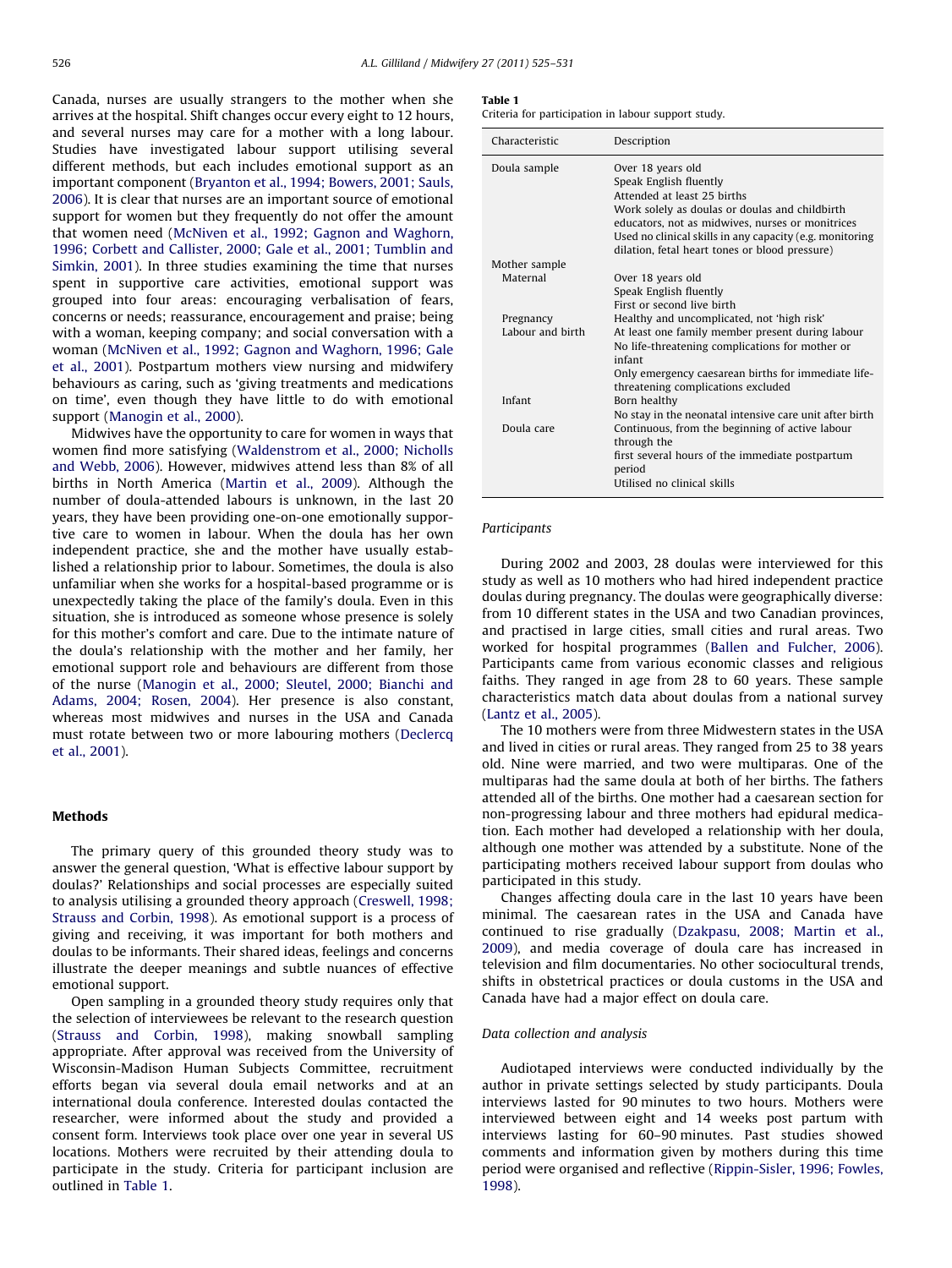Grounded theory is especially useful when examining the complexities of human relationships for subtle processes and detailed functions of interactions. The itemised procedures by Strauss and Corbin for multilevel coding and extracting meaning as it emerges from the data provided the framework [\(Strauss and](#page-6-0) [Corbin, 1998](#page-6-0)). After the first round of open sampling of 15 doulas, the first three interviews were transcribed by the author and analysed line by line for key concepts. Emotional support strategies emerged as a robust category, which was then broken down further into each strategy. After the first round of doula interviews was coded, 10 mothers were interviewed about their experiences of support during their labour and birth. The second round of 14 doula interviews occurred, and all of these interviews were professionally transcribed. After this round of open coding, the point of saturation was reached on the concept of emotional support.

Grounded theory methodology according to Strauss and Corbin holds that detailed in-depth analysis of small units of data is necessary in order to extract significant levels of meaning. This occurs during a secondary level process called axial coding. This deeper analysis of emotional support revealed not only individual support strategies, but also the motivations behind the use of those strategies by doulas and the effects of those particular strategies on mothers. Thus, the function of each strategy could be discerned, as well as information about its application and the process of using that particular technique. Out of this in-depth deconstruction of the transcribed interviews, the grounded theory researcher is able to reconstruct a model that fits the data [\(Strauss](#page-6-0) [and Corbin, 1998\)](#page-6-0).

Trustworthiness is important in this study as the author is also a doula and doula trainer, thus the researcher's relationship to the topic must be consciously considered. However, this history allowed for a depth of understanding of the experience of labour support that is brought to the analysis, which is often considered a positive factor in qualitative methods ([Lincoln and Guba, 1985;](#page-6-0) [Charmaz, 2000](#page-6-0)). In order to minimise the possibility that bias would negatively affect the project, the following procedures were adhered to. (1) To ensure trustworthiness of the findings, the data sources were triangulated. Both mothers and doulas were participants. (2) Detailed notes and memos were taken of impressions of emotional support. Thorough description of the concepts was obtained in order to accumulate strong evidence for each finding. (3) In order to uncover hidden biases, members of the author's thesis committee conducted peer debriefing. (4) During analysis, the doula interviews were carefully examined for negative cases, but none were found. (5) Concepts were crossvalidated by discussion groups of doulas not included in the original study. Concepts were validated as clear, complete and reflective of the doulas' experience and skills used during labour during this member checking process. (6) In order to check for the influence of time on the data, the author conducted an additional review in 2009 with practising doulas who met the original criteria for inclusion. All declared that they utilised these strategies and had no additional ones to offer. All names used in this article are pseudonyms.

#### Findings

Doulas employed nine main support strategies during labour. Five of these were simple strategies: reassurance, encouragement, praise, explaining and mirroring. These five strategies were frequently used in combination with one another. In the present study, mothers gave examples of nurses and their husbands or partners using these techniques during labour except mirroring. Reassurance, encouragement and praise are defined in Table 2.

#### Table 2

Simple emotional support strategies used by doulas, nurses and fathers.

| Strategy    | Definition                                                                                                                                                                                                                                                                                                 |
|-------------|------------------------------------------------------------------------------------------------------------------------------------------------------------------------------------------------------------------------------------------------------------------------------------------------------------|
| Reassurance | The verbal acknowledgement of a mother's feelings<br>accompanied by a statement to help the mother feel less<br>anxious or worried                                                                                                                                                                         |
|             | Encouragement The verbal and non-verbal behaviour of the support person<br>that inspires confidence or courage in the mother and a will<br>to continue                                                                                                                                                     |
| Praise      | A verbal statement that expresses approval or admiration for<br>the labouring mother and her accomplishments                                                                                                                                                                                               |
| Explaining  | To express ideas or thoughts in a way that can be easily<br>understood by the laboring mother; to give her a reason for<br>something that has occurred; or to normalize an experience<br>so the mother will perceive it as appropriate. The purpose of<br>explaining is to alleviate anxiety or confusion. |

Four strategies were more complex: acceptance, reinforcing, reframing and debriefing. These strategies plus mirroring were used exclusively by doulas in the mother's birth narratives. They were more complex because they require experience at numerous births, reflection, a clear understanding of the mother's needs, and ultimately a deepening level of emotional intelligence and skill. Explanations and examples of the five strategies exclusive to doula emotional support follows.

#### Mirroring

In mirroring, the doula stated calmly and concisely the situation that was occurring, and echoed back to the mother with the same feeling and intensity. This was emotionally supportive because it helped the mother to focus in the present and face what was occurring with less anxiety. In one doula's story, Lydia mirrored the mother's affect and her curiosity rather than providing answers or giving an opinion. She maintained that the mother was an expert on her own experience and reflected the inquiries back to her. In this classic example of mirroring, she reflected back to the mother her same feelings and intensity:

We continued to walk the halls and she kept looking at me, 'Do I need drugs yet?' I'm like, 'You tell me, do you need drugs yet?' She's like, 'No, I think I can last a little longer'. So a half hour later, 'Do I need drugs yet?' 'Well, you're still asking, you're not demanding them, so, no, I don't think so.'...She kept asking, and I kept saying, 'If you're asking if you need them instead of asking for the drugs, I don't think you need them.

Mirroring is a behavioural strategy that has been explored in many contexts, including the mirroring of facial and vocal contingent reactions in infants [\(Legerstee and Varghese, 2001;](#page-6-0) [Nichols et al., 2001](#page-6-0)), and postural mirroring between therapists and clients [\(Sharpley et al., 2001](#page-6-0)). Doulas in the study presented examples using the mirroring strategies of non-verbal synchrony and rapport [\(Bavelas et al., 1987; Van Swol, 2001\)](#page-5-0), contingent facial and verbal responses ([Nichols et al., 2001\)](#page-6-0) and motor mimicry [\(Bavelas et al., 1986, 1987](#page-5-0); [Bavelas et al., 1988\)](#page-5-0). In these ways, mirroring became a sophisticated emotional support and communication technique applied by doulas in labour support contexts.

#### Acceptance

Acceptance was a verbal or non-verbal emotional support strategy used by doulas in two ways. First, the doula took in the response of the mother without attempting to change her response or feelings. Second, she acknowledged the facts of the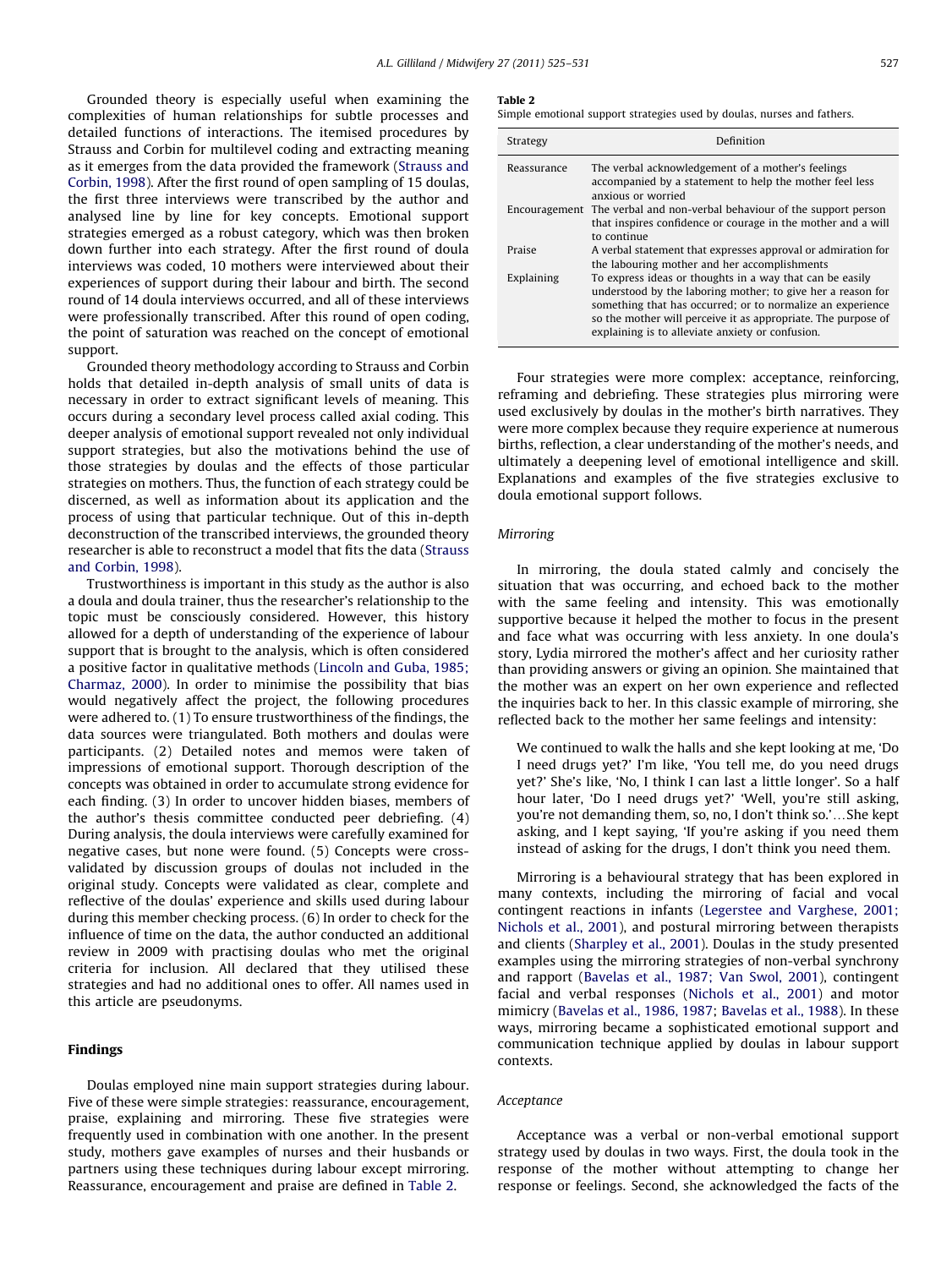situation, once again without trying to change it or see it differently than it was. Many mothers found the doula's acceptance of their behaviour supportive. Melissa explained what it meant to her:

During the contractions I wanted to be touched but yet at the same time I didn't want anyone near me. And during one of them, my boyfriend had his head on me, and I just flipped out on him. I'm like, 'Get off me!' And he actually started crying because he didn't understand. [The doula] just simply backed off...she's like, 'I'll be there for you, regardless'. And that was awesome.

Melissa's doula used a verbal strategy, 'I'll be there for you, regardless', as well as a non-verbal strategy, backing off without a fuss, to convey her acceptance. In this next example, Alicia recalled when her doula changed emotional support strategies. Alicia met her doula for the first time during labour and was happy with her care. She explained a pivotal moment when her doula changed her strategy from being encouraging and reassuring to accepting:

It wasn't at all like [what I expected] and I was prepared. I went to the classes. I did all this stuff. So I said to the doula, 'I want an epidural'. She didn't say no, she was like, 'You can do this. We can do this blah, blah, blah'. But I said, 'You know what? I'm making an informed decision'....My husband didn't support it. He was like, 'I think you're making the wrong decision'. As I'm in labour he's telling me this ... She was trying to help me stick to my birth plan but once I was like, 'No, I want the epidural', ... then she was very helpful.

Alicia contrasted the response of her husband, 'I think you're making a mistake', with that of her doula. Once the doula could see that Alicia really did want an epidural, she accepted her response and Alicia remembered that support.

#### Reinforcing

Reinforcing was a strategy used by doulas to make stronger something the mother was already doing or feeling. A reinforcing behaviour is a comment or action designed to support and encourage the mother to continue what she is doing. Moira recalled several experiences where her doula, Peggy, used a reinforcing strategy:

I laboured in the bedroom upstairs on my hands and knees mostly, which is just the position that felt comfortable to me. And Peggy said that was the perfect position to be in. But it just happened naturally, like that's what felt good to me to be on my hands and knees more.

I don't like scents, like perfume and stuff, and they had written that on my hospital form. And a nurse came in, 'I'm wearing lotion, can you handle it?' And I smelled it and I really didn't like it, but I also didn't like her. I said, 'No, can I have another nurse?' She said, 'Let me go try to wash it off....And I remember Peggy saying (while the nurse was gone), 'Just follow your instincts'. And as it turned out I was totally right, because we got the greatest nurse.

When Peggy said, 'that is the perfect position to be in', she was reinforcing what the mother was already doing. When she told Moira to 'follow your instincts', she was reinforcing the mother's desire. There was nothing for the doula to gain personally, but she knew Moira would feel positive because she actively made that choice.

A reinforcing strategy was frequently used when mothers were questioning their own feelings. Mothers wanted to know that their feelings were valid and appropriate for the situation. The reinforcing response was, 'You feel what you feel'. The doula reiterated what the mother had said and amplified it slightly.

#### Reframing

Reframing was a verbal dialogue between doula and mother designed to shift the mother's perception to a more positive outlook. This outlook was based on the doula's perception of the situation or past experience. The purpose of reframing was to assist the mother in embracing a more positive point of view of herself and her abilities, which then raised her level of emotional functioning. The doula offered a different opinion, one that arose from her credibility as a childbirth professional. The act of offering a different outlook is called 'framing' or 'reframing' [\(Bandler and](#page-5-0) [Grinder, 1982](#page-5-0)).

Reframing was frequently used in counselling situations. In the present analysis, the most common forms used by doulas are context reframing and content reframing. In context reframing, the meaning of the behaviour remained the same, but the context in which it occurs was altered through interaction between the doula and the mother. In content reframing, the context remained the same but the meaning of the behaviour shifted.

On the surface, reframing may seem to be manipulative, with the purpose of altering the mother's feelings or response. But reframing expanded the mother's viewpoint to other possibilities, allowing her response to become one of several possible responses based on her understanding of the situation. The language used by the doula in reframing is gentle and ambiguous: 'maybe', 'possibly', 'could', 'consider', 'why don't we', 'how about'. In these ways, the process of reframing by the doula was similar to reframing techniques used in a counselling context by therapists. Marci offered her point of view on why reframing was important to women and why it was a necessary part of her emotional support role:

I kept seeing women in my childbirth classes come back and feel not so great. I think they are hard on themselves... . These wonderful women would come away from their birth experience kind of apologising or saying well I didn't really do that well...they think that if they moan or if they feel overwhelmed or if they cry out, or whatever, then in some way they've failed. In their own eyes. But it's so wrong you know... $I$ think that's an advantage, having that experienced [person], someone with real experience to reframe for them, just be able to empower them in some ways by saying, 'My God you did so great!' and I've seen this A LOT. 'Marci, I screamed', and I say, 'Yeah, you did, that's great'.

According to many doulas, mothers frequently cannot foresee how the tasks and demands of labour would affect them. As women did not understand birth, they tended to judge themselves negatively. The act of reframing in this context was to portray that behaviour as positive. It was a good coping mechanism for what the mother was going through.

In their interviews, numerous doulas mentioned another situation when reframing was vital to the mother's future selfconcept. Many mothers hired doulas because they desired a birth with few interventions and less reliance on pain medication for coping. Reframing was often used by the doula if the mother eventually decided to utilise narcotic or epidural medication as mothers may judge themselves poorly. Through this technique, the doula influenced how the mother remembered the decision and perceived herself. Serena shared how she subtly framed the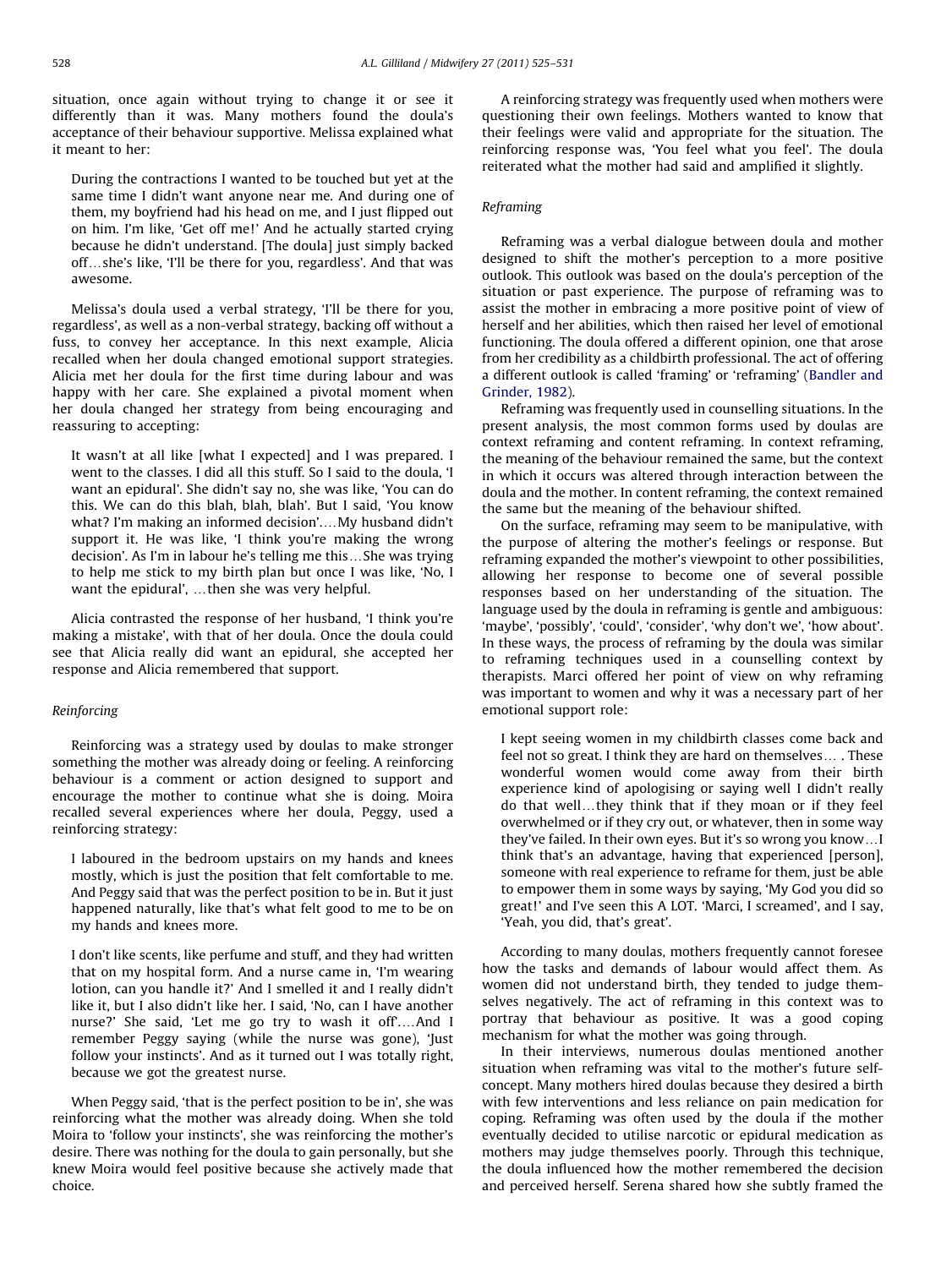thinking about an epidural with a client who needed oxytocin to augment her labour:

And if we're going to have to do the full blast pitocin maybe we ought to think about an epidural, maybe we can use an epidural effectively, maybe an epidural at this point is something you might want to consider and not think about it in terms of a failure ... . Let's use it as a good tool to get this labour progressing, maybe you're tired and it could help you in that way'. So I helped her to rethink a new path.

By the use of terms such as 'maybe' and 'you might want to consider', the doula voiced her reframed point of view as an option. By being non-judgmental, she tried to present a point of view that may benefit the mother to adopt both in the immediate situation and in the long run.

#### Debriefing

Debriefing was an emotional support strategy that utilises active listening skills. It was focusing one's attention on the mother in an empathetic way so that she could talk about her feelings and feel listened to ([Small et al., 2000](#page-6-0)). Frequently, doulas utilised this skill when the decision to do a caesarean section for non-progression of labour had been made. The mother was usually exhausted but still needed to talk. Once the decision had been made to perform surgery, the oxytocin (if any) was turned down and the severity and frequency of the contractions lessened. The labouring mother was able to sustain a conversation.

Many doulas discussed debriefing in their interviews. Through analysis, it emerged that debriefing almost always occurred after the experience was over, such as during a postpartum visit. However, the time between a decision to perform a caesarean section and when the mother was actually moved to the operating room may be an hour and a half to two hours. Many mothers wanted to discuss their labour, to talk about how they felt about what had happened in the last few hours, even though, by its definition, they were still in labour waiting for the birth of their infant. Thus debriefing was only used during labour in certain circumstances.

### Discussion

Emotional support emerged as one of the most salient concepts in this grounded theory study describing the functions of birth doulas. When providing care for mothers, the doula's primary goals were her emotional health and facilitating her positive birth memories. The doula understood from training or life experience that those memories impact significantly on women's lives ([Simkin, 1991, 1992;](#page-6-0) [Merton, 2002](#page-6-0)). In this study, American and Canadian doulas employed nine different strategies when providing emotional support to mothers during labour. Praise, reassurance, encouragement and explaining were strategies used by doulas as well as nurses and partners or husbands of the labouring woman in the current study and by nurses in previous studies [\(Callister, 1993; Corbett and Callister, 2000\)](#page-6-0). These strategies helped the woman feel cared for and respected as an individual and raised her confidence in herself [\(Corbett and](#page-6-0) [Callister, 2000\)](#page-6-0). In the present study, interviews with mothers and doulas revealed five additional support behaviours used by doulas: mirroring, accepting, reinforcing, reframing and debriefing. Application of these strategies is complex and requires a higher level of emotional skill than the first four strategies mentioned above.

One study of particular relevance described the responses of young mothers giving their infants up for adoption ([Bond et al.,](#page-5-0) [1995\)](#page-5-0). In this programme, mothers lived in a facility staffed 24 hours/day by a small group of nurses. One of these same nurses was their only continuous companion during labour. Fifty-six postpartum mothers reported that the behaviours they appreciated most from their nurse during labour were 'her continuous presence; being knowledgeable about labour so she could anticipate my needs; accepting my behaviour; caring and sympathising with my feelings; increasing my comfort; and providing coaching and information'. These responses described a greater level of complexity and emotional depth than the tasks usually found in studies of intrapartum nursing and midwifery support. Notably, these more complex behaviours were remarkably similar to doulas' supportive behaviours as described by mothers and doulas in the present study.

The role of nurses in that study overlaps portions of the birth doula's role by establishing a positive prenatal relationship and staying with the mother continuously during labour. Continuous care by doulas makes the critical difference in influencing obstetrical outcomes [\(Scott et al., 1999; Hodnett et al., 2003\)](#page-6-0), but it also provides a platform for intimacy and emotional familiarity with the mother. This may be one of the critical factors in the use of more complex emotional support strategies by doulas. It is the ability of the doula to have a singular focus on the mother's emotional well-being as well as the opportunity to be with her continuously that enables the doula to implement the skills of accepting, reinforcing, reframing and debriefing. In order to provide this level of emotional support, the doula must simultaneously be a caring individual and a non-judgemental professional [\(Behnke and Hans, 2002; Hans and Korfmacher,](#page-5-0) [2002; Lundgren, 2010](#page-5-0)). She mothers the mother through her authentically caring behaviours and her continuously benevolent presence. Yet she also must meet the requirements of a professional, maintaining appropriate role boundaries and emotional detachment in order to function effectively in an emotionally charged context ([Behnke and Hans, 2002; Lundgren, 2010\)](#page-5-0). Emotional support may seem like a simple function on the surface, but is a far more involved and intricate process.

The medical system in the USA does not usually allow for oneon-one care of the mother by the midwife, doctor or maternity nurse [\(Benoit et al., 2005; Goodman, 2007\)](#page-5-0). This is also true for some settings in Canada, but there is greater variety in rural areas ([Bourgeault and Fynes, 1997](#page-6-0)). Intensive emotional support of the mother by the midwife is usually possible in home births, but it occurs in less than 1% of births in the USA [\(Hamilton et al., 2009\)](#page-6-0). Midwives in hospital usually have more than one mother to attend to. Midwives often rotate clinic appointments, hospital duty and time off [\(Declercq et al., 2001\)](#page-6-0). This style of practice usually dictates that a mother will not be able to choose her midwife in a hospital or birth centre. However, the doula is often chosen prenatally with sufficient time to develop a relationship. This can assure continuity with a trusted companion that most midwifery practices cannot provide in the USA and some areas of Canada. This prenatal relationship may influence the emotional connection and depth of the emotional support strategies utilised by the doula during one-on-one care of the labouring mother ([Table 3\)](#page-5-0).

A key question arises as to which factors affect the North American doula's ability to exhibit such a high level of competence in their provision of emotional support. Of certain impact is the prenatal relationship that mothers and doulas develop. This relationship provides continuity and familiarity that enhance a mother's comfort level and security during labour. However, the analysis in this study showed that hospital-based doulas and replacement doulas are also quite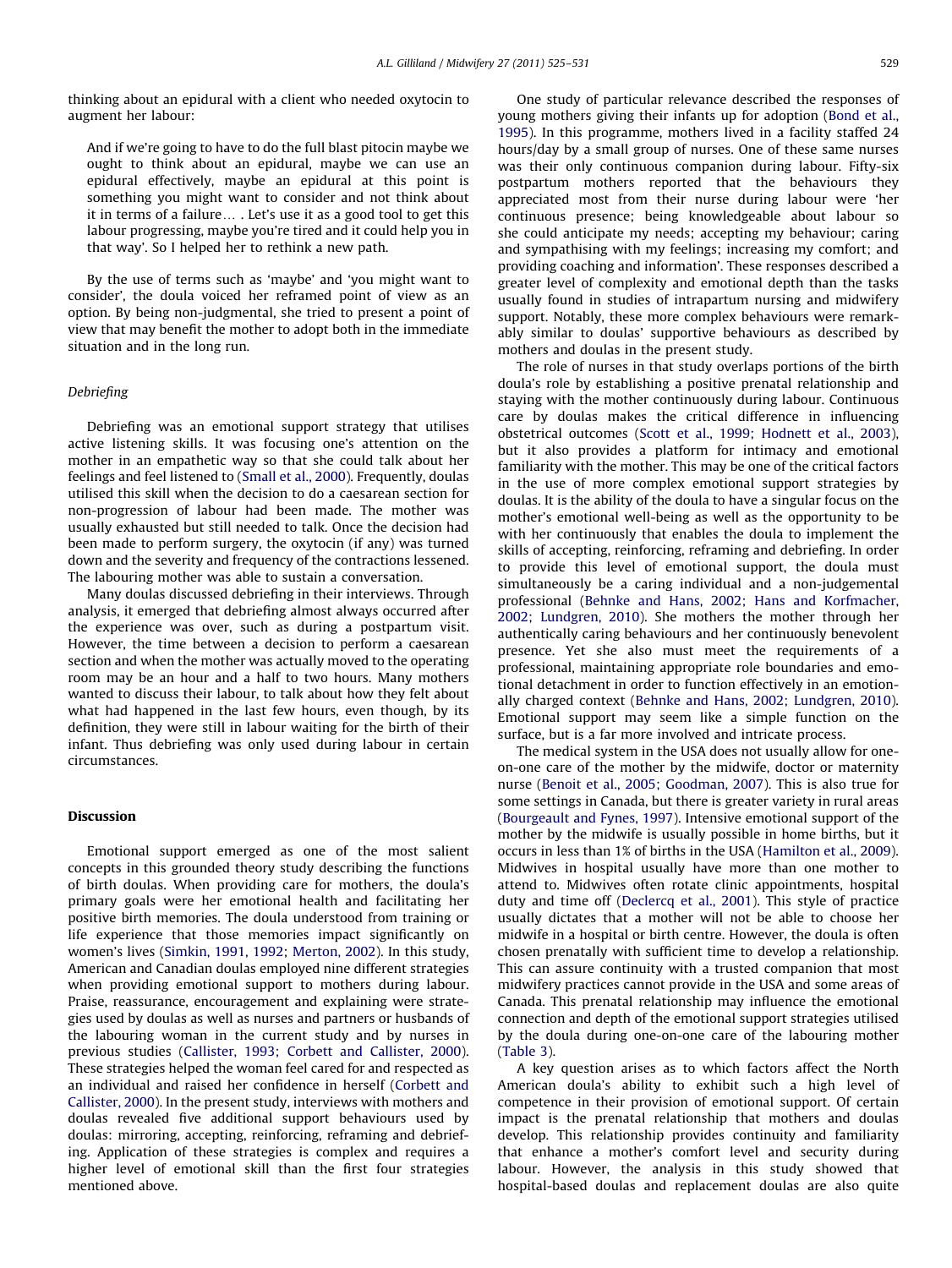#### <span id="page-5-0"></span>Table 3

| Complex emotional support strategies used by doulas. |  |  |
|------------------------------------------------------|--|--|
|                                                      |  |  |

| Strategy    | Definition                                                                                                                                                                                |
|-------------|-------------------------------------------------------------------------------------------------------------------------------------------------------------------------------------------|
| Mirroring   | A verbal and non-verbal strategy where the doula describes the<br>situation that is occurring calmly and concisely, and echoes back<br>to the mother her same feelings and intensity      |
| Accepting   | A verbal or non-verbal emotional support strategy that takes in<br>the response of the mother or facts of the situation without<br>attempting to change the mother's response or feelings |
| Reinforcing | A comment or action designed to support and encourage<br>something the mother is already doing or feeling                                                                                 |
| Reframing   | A verbal dialogue between the doula and the mother designed to<br>shift the mother's perception of herself or the labour situation to<br>a more positive outlook                          |
| Debriefing  | Focusing one's attention on the mother in an empathetic way so<br>that she can talk about her feelings and feel listened to                                                               |

effective in offering emotional support. In addition, the support strategies reflected in their stories did not differ significantly from those of independent practice doulas. More plausible is that the continuous care of the labour doula is of greater impact than is prenatal contact. Her active presence communicates her commitment to the mother's well-being. Mothers who are emotionally vulnerable in labour respond to this presence and allow themselves to be supported.

The caring behaviours of doulas are different from the behaviours of other members of the birth team because their relationship to the mother is significantly different. A doula does not expect to be included in the woman's life beyond the perinatal phase and her commitment is to the mother's emotional wellbeing. In contrast, spouses and other family members have their own relationship to the mother and to the infant that continues beyond birth. Nurses, midwives and other medical care providers have a variety of commitments and tasks that extend well beyond emotional support. Mothers with doulas still value their relationships with their midwives and nurses, and still desire their support. However, their role, scope of practice, and multiple demands on their time make it unrealistic to expect midwives and nurses to meet a mother's emotional needs in the same way that a doula does in a North American context [\(Nicholls and Webb,](#page-6-0) [2006; Sleutel et al., 2007; Carlton et al., 2009\)](#page-6-0). Midwives, nurses and doulas must respect and appreciate the complex skills each brings to her role in the labour room. Part of this is appreciating the complexity of the emotional support function and the strategies that doulas employ. Lastly, researchers have been grappling with the question of why the doula has such a positive impact on obstetric and neonatal outcomes. Whereas a definite physiological link may be difficult to uncover, the influence of a mother's emotional state on her labour is undisputed. Understanding more fully the sophisticated processes of emotional support in mother–doula relationships may help to provide a vital clue in comprehending how doulas contribute to improved medical outcomes.

#### Clinical implications

Emotional support is the cornerstone of a doula's care work. It is possibly a contributor to the positive obstetric and postpartum outcomes of the 'doula effect'. Integrating doula care into the maternity care team may benefit mothers. The mother's doula can assist the nurse and midwife in getting to know their patient. Secondly, due to their different roles, doulas have different emotional support skills than nurses. Mothers find these skills to be valuable, and they probably have a positive effect on the patient's emotional state and may affect the progression of her labour. Thirdly, the professional doula's role and skills in emotional support complement the role of the maternity nurse and midwife, as the doula is usually the only one available to provide continuous care. Continuous care is associated with positive obstetrical and postpartum outcomes. Mutual respect and appreciation for each other's unique contributions is important.

#### Limitations

The participants in this study were from the USA and Canada and mainly attended births that take place in hospitals. Doulas in other settings may utilise a smaller or larger range of emotional support strategies. Interviews and analysis were conducted in 2002 and 2003. Although there have been no major influences on doula care in the USA and Canada in the intervening time affecting the trustworthiness of the data, readers should be aware of this.

The main limitation of this study includes the small sample size of mothers and that the mothers all chose their own doula during their pregnancy. A wider variety of responses may have been obtained from mothers who participated in a hospital-based programme. These mothers meet their doula for the first time during labour. Although doulas working in a hospital-based programme did not show different emotional support strategies than independent practice doulas in this study, mothers may perceive their care differently. Community-based doula programmes generally involve mothers and doulas in a wider variety of activities and the relationships are sustained longer through the postpartum period (Abramson et al., 2000; Ballen and Fulcher, 2006). They are generally part of another parenting support programme and can be tailored to meet the needs of a particular social group. Due to this, there may be additional emotional support functions that the doula provides or certain ones that are not utilised because of conflicts with a mother's social background. More research into the processes of emotional support within the hospital-based and community-based doula contexts is needed. Although a strength of the study is that both the giver and recipient of labour support were included in the sample, mothers and doulas were relied on to describe their experiences. Further validation of the constructs of emotional support could be found through direct observation of doulas supporting mothers in labour.

#### References

- Abramson, R., Altfeld, S., Teibloom-Mishkin, J., 2000. The community-based doula: an emerging role in family support. Zero to Three 21 (October/November), 11–16.
- Ballen, L.E., Fulcher, A.J., 2006. Nurses and doulas: complementary roles to provide optimal maternity care. Journal of Obstetric, Gynecologic, and Neonatal Nursing 35, 304–311.
- Bandler, R., Grinder, J., 1982. ReFraming: Neuro-linguistic Programming and the Transformation of Meaning. Real People Press, Moab, UT.
- Bavelas, Black A., Chovel, N., Lemery, C., 1988. Form and function in motor mimicry: topographic evidence that the primary function is communicative. Human Communication Research 14, 275–299.
- Bavelas, Black, A., Lemery, C., Mullett, J., 1986. ''I show you how I feel'': motor mimicry as a communicative act. Journal of Personality and Social Psychology 50, 322–329.
- Bavelas, Black, A., Lemery, C., Mullett, J., 1987. Motor mimicry as primitive empathy. In: Eisenberg, N., Strayer, J. (Eds.), Empathy and its Development. Cambridge University Press, New York, NY. pp. 317–338.
- Behnke, E.F., Hans, S.L., 2002. Becoming a doula. Zero to Three 23 (2), 9–13.
- Benoit, C., Wrede, S., Bourgeault, I., Sandall, J., De Vries, R., van Teijlingen, E.R., 2005. Understanding the social organisation of maternity care systems: midwifery as a touchstone. Sociology of Health & Illness 27, 722–737.
- Bianchi, A.L., Adams, E.D., 2004. Doulas, labor support, and nurses. ICEA Journal 19, 24–30.
- Bond, M., Keen-Payne, R., Lucy, P., 1995. The ideal nurse for the relinquishing mother: lessons from the labor room. MCN: the American Journal of Maternal/ Child Nursing 20, 156–161.